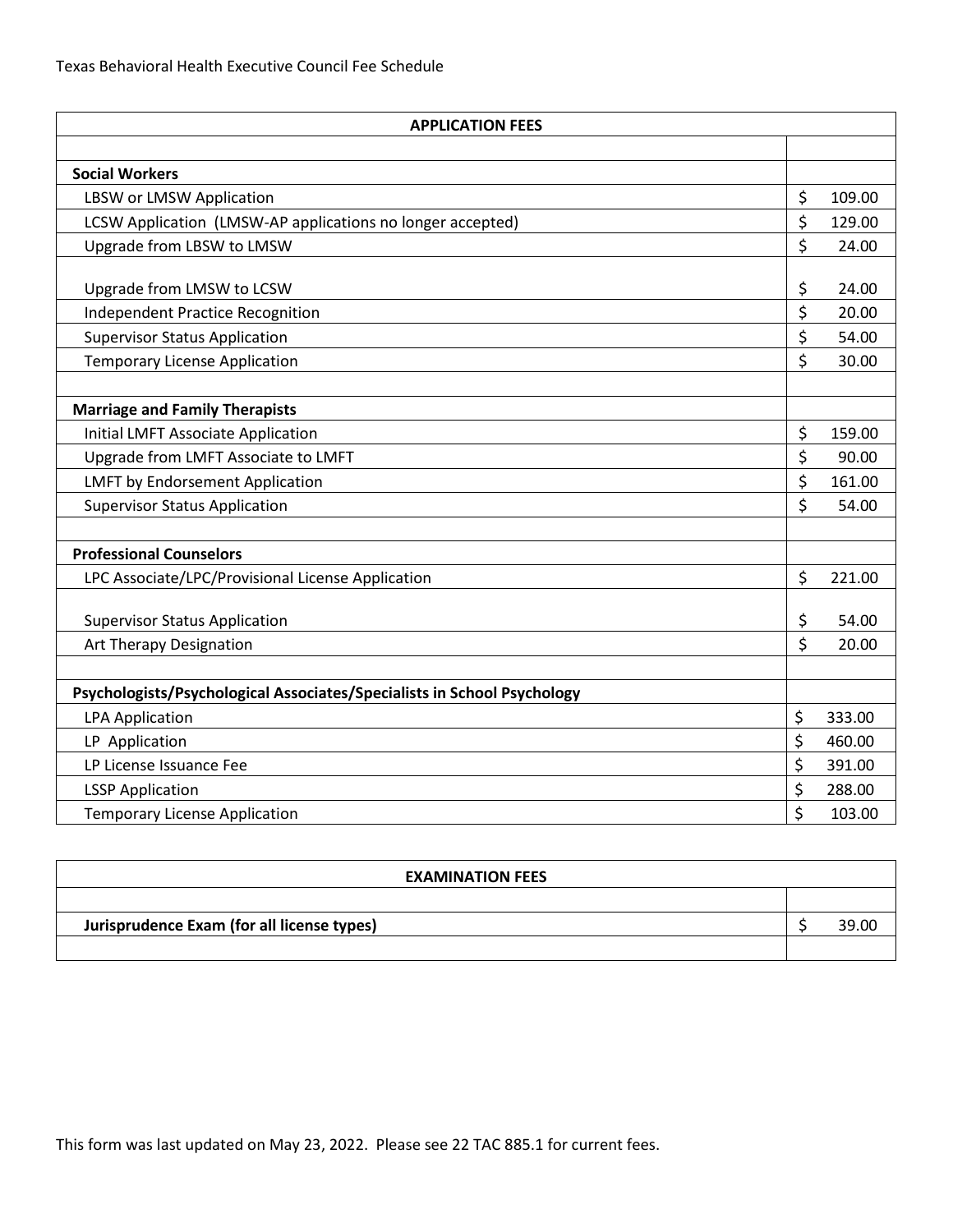| <b>RENEWAL FEES</b>                                                       |    |        |
|---------------------------------------------------------------------------|----|--------|
|                                                                           |    |        |
| <b>Social Workers</b>                                                     |    |        |
| LBSW/LMSW Renewal                                                         | \$ | 141.00 |
| LMSW-AP/LCSW Renewal                                                      | \$ | 163.00 |
| Additional Renewal Fee for Independent Practice Recognition               | \$ | 20.00  |
| Additional Renewal Fee for Supervisor Status                              | Ś  | 50.00  |
| <b>Marriage and Family Therapists</b>                                     |    |        |
| LMFT/LMFT Associate Renewal                                               | \$ | 141.00 |
| Additional Renewal Fee for Supervisor Status                              | \$ | 50.00  |
| <b>LMFT Associate Extension</b>                                           | \$ | 141.00 |
| <b>Professional Counselors</b>                                            |    |        |
| <b>LPC Renewal</b>                                                        | \$ | 141.00 |
| Additional Renewal Fee for Supervisor Status                              | \$ | 50.00  |
| Psychologists/Psychological Associates/Specialists in School Psychology   |    |        |
| <b>LPA Renewal</b>                                                        | \$ | 238.00 |
| LP Renewal                                                                | \$ | 424.00 |
| <b>LSSP Renewal</b>                                                       | \$ | 141.00 |
| Over 70 Renewal - Applicable only to licensees who turned 70 by 8/31/2020 | \$ | 26.00  |
| Additional Renewal Fee for HSP Designation                                | Ś  | 40.00  |
|                                                                           |    |        |
| Inactive Status Renewal for all license types (biennial)                  | \$ | 106.00 |

| Late Renewal Fees                                                      |                                                                                     |  |  |  |
|------------------------------------------------------------------------|-------------------------------------------------------------------------------------|--|--|--|
| Late fee for license expired 90 days or less                           | equal to 1.5 times the base renewal fee (plus<br>applicable Texas.gov and OPP fees) |  |  |  |
| Late fee for license expired more than 90 days, but less than one year | equal to 2 times the base renewal fee (plus<br>applicable Texas.gov and OPP fees)   |  |  |  |